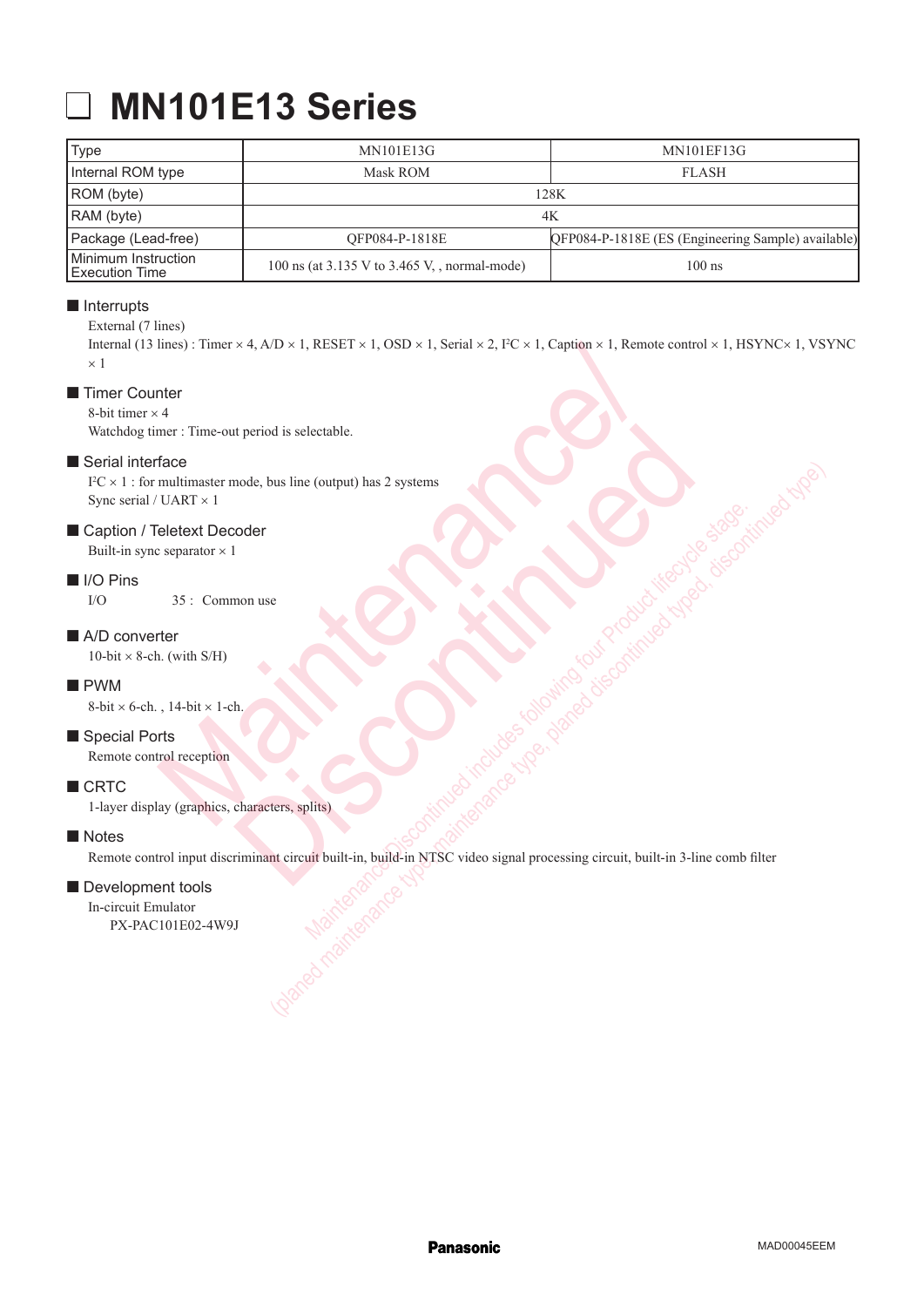# **Pin Assignment** QFP084-P-1818E



Note) \*1: 5 V dielectric N-ch. open drain output pin \*2: Mask ROM = VDD, Flash memory built-in type = VPP